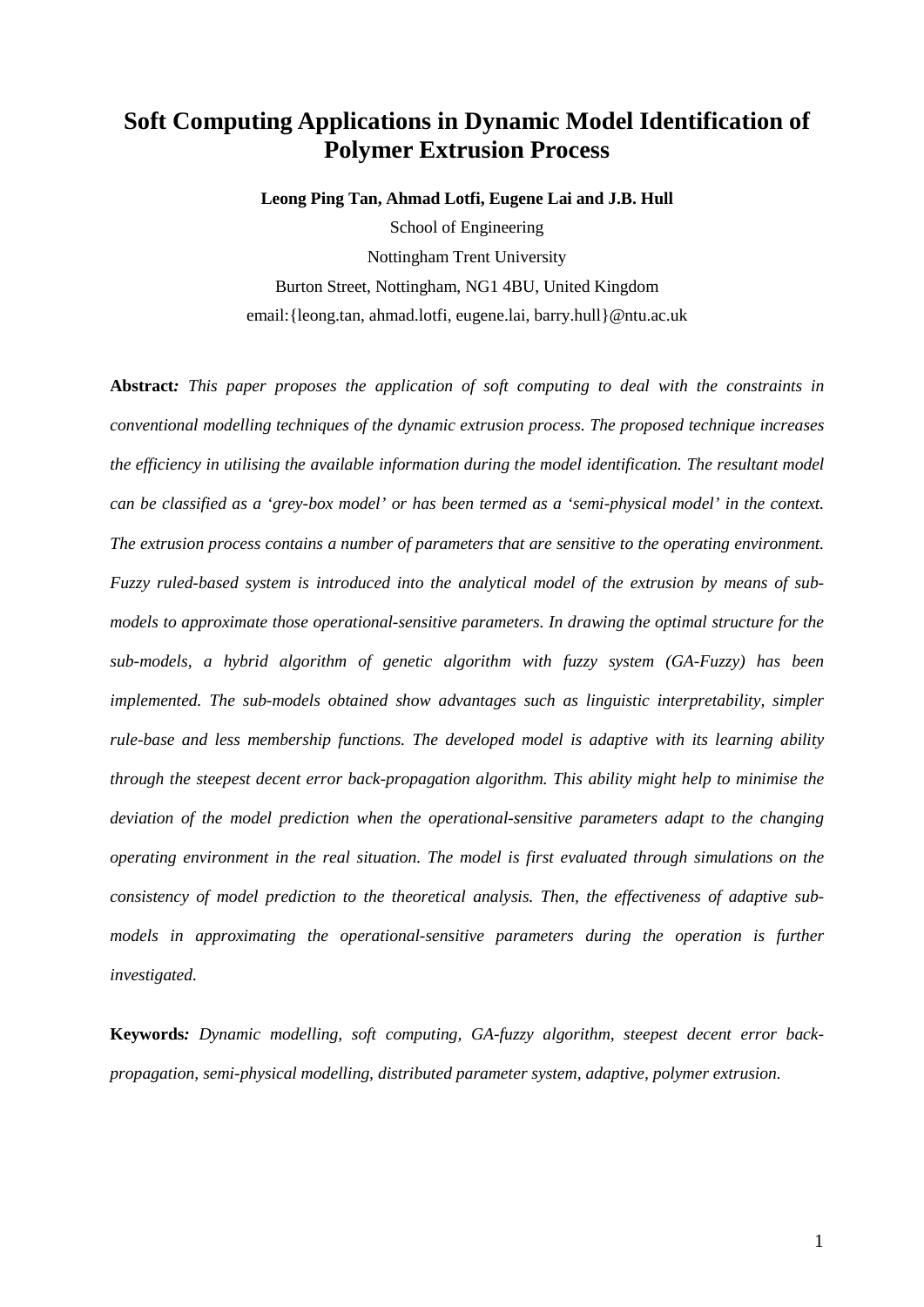## **1. Introduction**

Extrusion is a critical operation in the thermoplastic processing industry since all commercial polymers are compounded [1]. During the process of extrusion, the quality of the product fluctuates within a certain range due to the variation in the rheological properties of materials, or the operating environment including the system disturbances. This may introduce defects to the end product. A number of control methodologies have been proposed to regulate the product quality [2], [3], [4], [5]. A simple methodology can be a Single-Input-Single-Output (SISO) feedback control linking the output at the die to the input parameter such as the screw speed. However, this technique is not efficient as the product quality is greatly affected by the flow history inside the extruder. Further complication includes the strong interactions between process parameters. For example, changes in the screw speed can lead to changes not only in the melt temperature, but in the flow rate as well. Consequently, a feasible control methodology shall consider the process as a multivariable and distributed parameter system.

The design of an appropriate controller requires a dynamic model of the extrusion. The model development is restricted by the lack of access of some process parameters during the model identification. Some parameters inside the extruder, such as the true temperature of the melt are expensive, if possible, to be gauged directly due to the operational constraints. In common with many other chemical processes, the polymer processing introduces a few parameters that are improper to be expressed in a deterministic manner. These parameters are referred to as the 'operational-sensitive parameters'. For instance, the polymer viscosity can be regarded as the operational-sensitive parameter. The value of the parameter varies due to the inconsistency of the properties of the input material.

The aforementioned modelling problems limit the effectiveness of applying either empirical or analytical modelling technique in identifying the dynamic extrusion process. If the combination of analytical and empirical modelling techniques is possible, the flexibility will improve the utilisation of the available information rather than having the need to conduct a series of dedicated experiments for the model identification. It is speculated that the semi-physical or semi-mechanistic modelling technique can be a potential solution [6]. The technique shall integrate different sources of knowledge and technologies during the model development.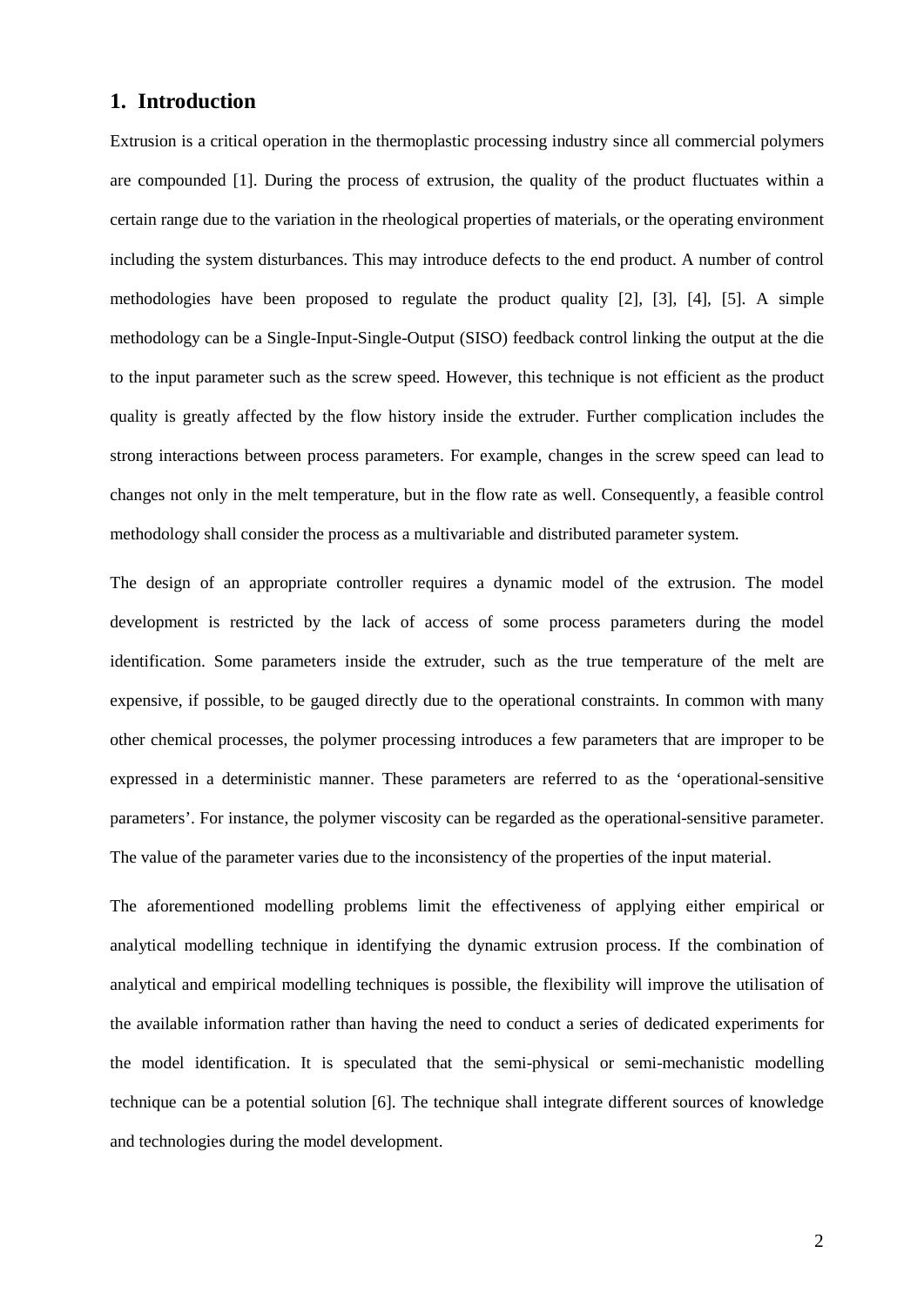In this paper, the Fuzzy Rule-Based System (FRBS) is applied as the sub-models to approximate the operational-sensitive parameters. The optimal structures of the sub-models are obtained by executing the GA-Fuzzy algorithm. The sub-models thus obtained are integrated with the analytical model, forming a semi-physical model. The semi-physical model is adaptive to the varying operating environment through its learning ability while preserving the multivariable and distributed nature of the process. In the following sections, a brief description of the extrusion process will be given, to be followed by soft computing applications in developing a semi-physical model. The model evaluation is performed from two bases. Firstly, the predictions on the melt temperature, pressure and mass-flow rate are compared to the theoretical analysis. Then, the effectiveness of adaptive sub-models in approximating the operational-sensitive parameters is further investigated.

## **2. The Process Description**

The schematic diagram of a single screw extruder is illustrated in Figure 1. The extruder consists of a barrel, which is heated by a series of wall-mounted heaters and a rotating screw; the latter is linked to a gear system and a motor. Polymer particles are fed in through the hopper, by gravity, into the helical screw channel. The screw has a varying channel depth along the axial direction. The melt flowing through the die is formed into an end product. Figure 2 illustrates the content of a typical helical cross section of the screw channel in the compression section. It consists of a solid bed and a melt pool. The size of the solid bed decreases as it travels in the axial direction and eventually diminishes when it reaches the metering section. The variation of the width of the solid bed along the screw channel in helical direction is called the Solid Bed Profile (SBP) while the variation of the temperature of the melt along the helical screw channel is called the Melt Temperature Profile (MTP).



3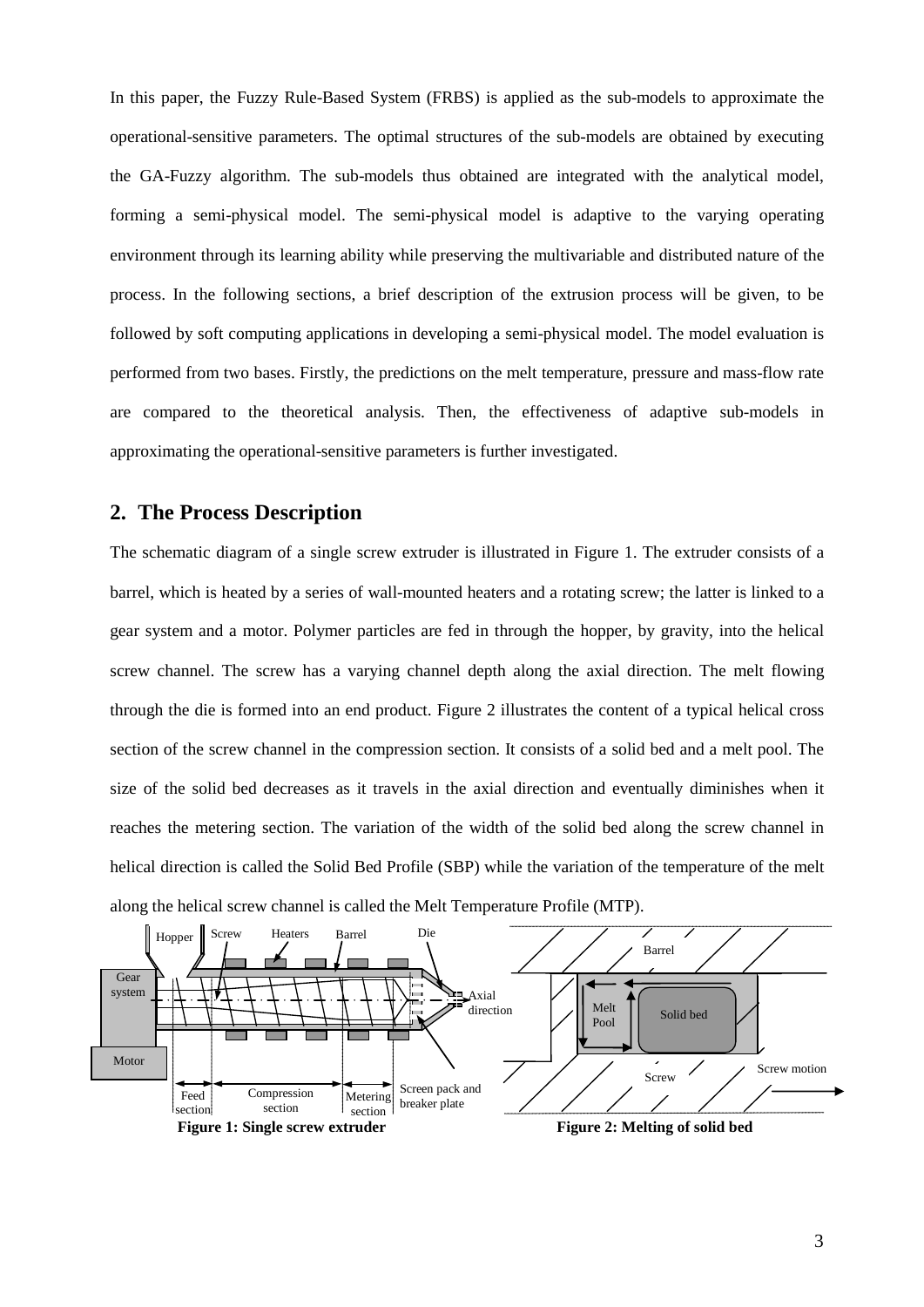# **3. The Development of Semi-physical Dynamic Extrusion Model**

An analytical dynamic model of the extrusion process is available [7]. However, its application in the controller design is limited since it is not adaptive to the varying operating conditions. The variation could be due to the instability of the power supply affecting the screw speed and barrel temperature, the changes of ambient conditions such as humidity, temperature, etc. In addition, the properties of the polymer to be processed may vary from batch to batch, depending on the regrind level, drying condition, etc. A number of process parameters are sensitive to the variation, particularly the polymer rheology during the extrusion. The rheology is approximated by means of a power law model in the analytical model. The parameters of the power law model are predetermined based on the experiments conducted on a rheometer. The application of the power law model to describe the polymer rheology has several shortcomings. Its validity is limited to the intermediate shear rate range and its parameters are not adaptive accordingly to the variation of the operating conditions. In the present study, a semiphysical model is developed by extending the analytical model so that the FRBS is applied as submodels to approximate the operational-sensitive parameters.

Figure 3 provides an overview of development of the semi-physical model for the extrusion process [8]. The analytical model provides simulated data only for the initialisations of the FRBS sub-models. The optimal sub-models thus obtained are incorporated into the analytical model forming the semi-physical model. The model is then simulated and the predictions are compared to the experimental measurements on the melt temperature and the melt pressure. If there is any error exists, a model adaptation algorithm will commence to minimise the error by tuning the parameters of the FRBS sub-models.



**Figure 3: Overview of development of the semi-physical model.**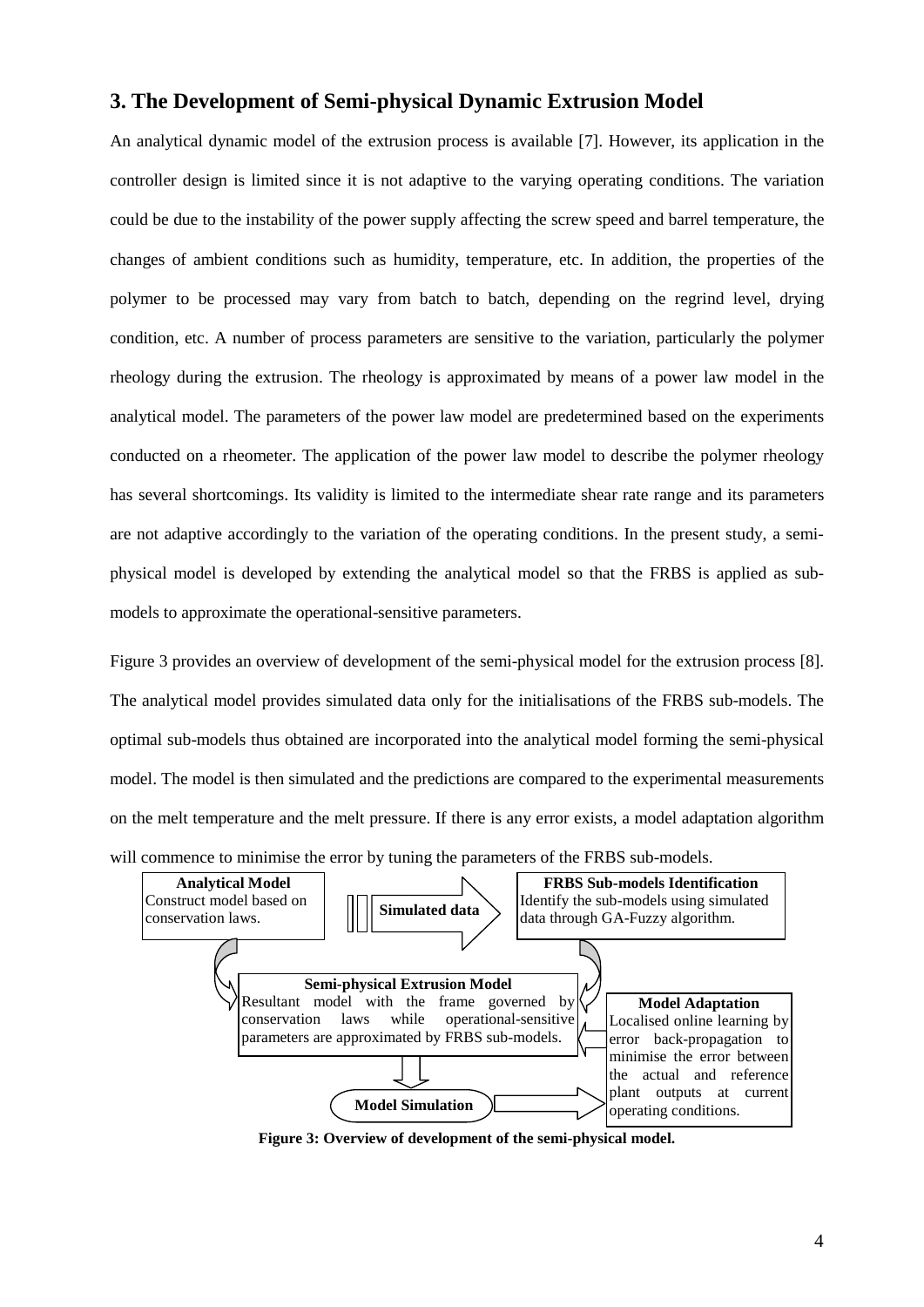## *3.1 The analytical model*

The semi-physical dynamic model in the case study is an extension of the analytical model of the work in [7]. The following assumptions are made for the analytical model:

- The states of the process dynamic can be described by the transient responses of the Solid Bed Profile (SBP), represented as *X(t,z)* and the Melt Temperature Profile (MTP), represented as *T(t,z)* where  $\zeta$  and  $t$  are the helical down channel distance and time instant respectively. Dynamic condition prevails only when the melting starts, i.e. in the melting and melt conveying mechanisms;
- Local melting rate, heat transfer rate through barrel wall, viscous heat dissipation rate and pressure profile (PP) can be calculated using steady-state equations accordingly to local instantaneous conditions.

On the basis of the above assumptions, the analytical dynamic model is formulated. Two main equations in which the dynamic SBP governed by the differential mass balance on the solid bed is expressed in Equation 1 whereas the dynamic MTP governed by the differential energy balance on the melt pool is written as Equation 2.

$$
\frac{\partial X}{\partial t} + \nu_{sz} \frac{\partial X}{\partial z} = -\frac{\phi X^{1/2}}{\rho_s H} + \frac{A \nu_{sz}}{H} X \tag{1}
$$

$$
\frac{\partial T}{\partial t} + \nu_{mz} \frac{\partial T}{\partial z} = \frac{\phi X^{1/2} (T_f - T)}{\rho_m H (W - X)} + \frac{q_{tr} + q_{vc}}{C_m \rho_m H (W - X)}
$$
(2)

where *X* is the solid bed width and *T* is the melt temperature;  $v_{sz}$  and  $v_{mz}$  are the down channel velocity for the solid and melt respectively;  $\rho_s$  and  $\rho_m$  are the density of solid and melt; *A* is the slope of compression section; *H* is the channel height;  $T_f$  is the film temperature;  $\phi$  is the melting coefficient;  $C_m$ is the heat capacity of the melt; *W* is the channel width;  $q<sub>tr</sub>$  is the heat transfer rate through barrel wall; *qvc* is the viscous heat dissipation rate.

The parameters affected by the rheology in the model are  $\phi$  and  $q_{vc}$ . Similar concern is also found for  $q_{tr}$ due to the uncertainty in the heat transfer duration. These parameters have been expressed in the analytical model as the functions as shown in the following equations [9]: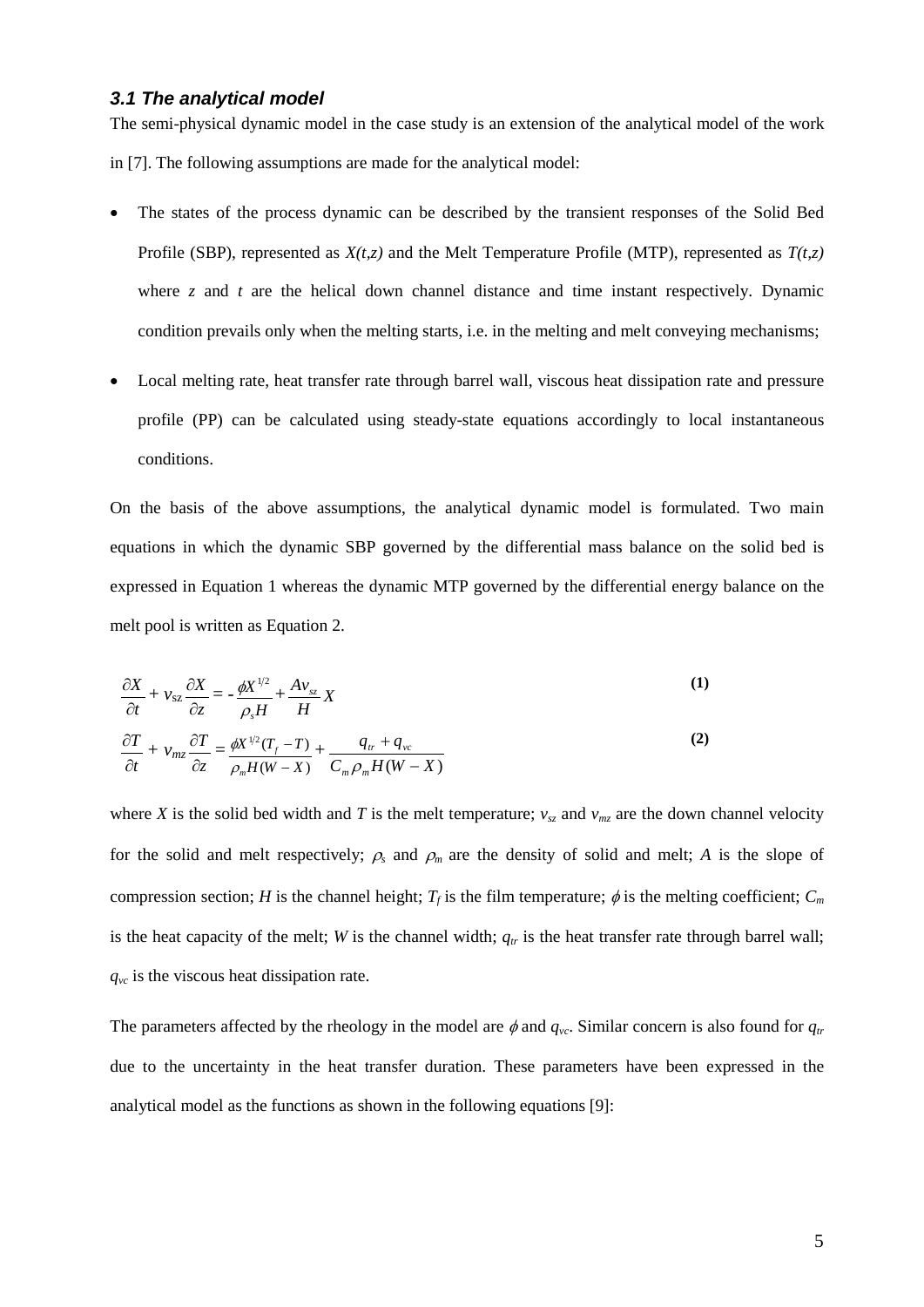$$
\phi = f_{\phi}(\omega, T_b, G, \alpha) \tag{3}
$$

$$
q_{tr} = f_{q_{tr}}(\omega, T_b, X, T, \alpha) \tag{4}
$$

$$
q_{\scriptscriptstyle{vc}} = f_{q_{\scriptscriptstyle{vc}}}(\omega, T, X, G, \alpha) \tag{5}
$$

where  $\omega$  is the screw speed,  $T_b$  is the barrel temperature, G is the total mass flow rate,  $\alpha$  is the parameters specifying the physical properties of polymer and the geometry of the extruder. Within the parameter set of  $\alpha$ , the apparent viscosity  $\eta$  is an important element that describes the physical properties of the molten polymer. The value of  $\eta$  has been represented by the power law model with reference to the local melt temperature and the predetermined parameter set  $\theta$ . The equation can be simplified as:

$$
\eta = f_{\eta}(T,\theta) \tag{6}
$$

where  $\theta$  is the parameter set predetermined by the offline experiments on a rheometer.

The deterministic equations (Equations 3 to 6) used in the analytical model to describe these varying operational-sensitive parameters are considered inappropriate, since they are not adaptive when the actual parameters are varying. The FRBS is introduced as an alternative to describe the behaviours of those parameters.

## *3.2 The FRBS sub-models identification*

Equations 7 to 10 express the fuzzy functions of the operational-sensitive parameters. A hybrid GA-Fuzzy algorithm is adopted to identify the optimal structure for the FRBS sub-models. Data from the simulation of the analytical model is used as the training data during the identification process.

$$
\phi = f_{f(z)}(\omega, T_b) \tag{7}
$$

$$
q_{tr} = f_{f\hat{z}}(\omega, T_b, X) \tag{8}
$$

$$
q_{vc} = f_{f\hat{z}}(\omega, T_b, T, H) \tag{9}
$$

$$
\eta = f_{f(z)}(\omega, X, T) \tag{10}
$$

where  $f_{fz}$  is the fuzzy function.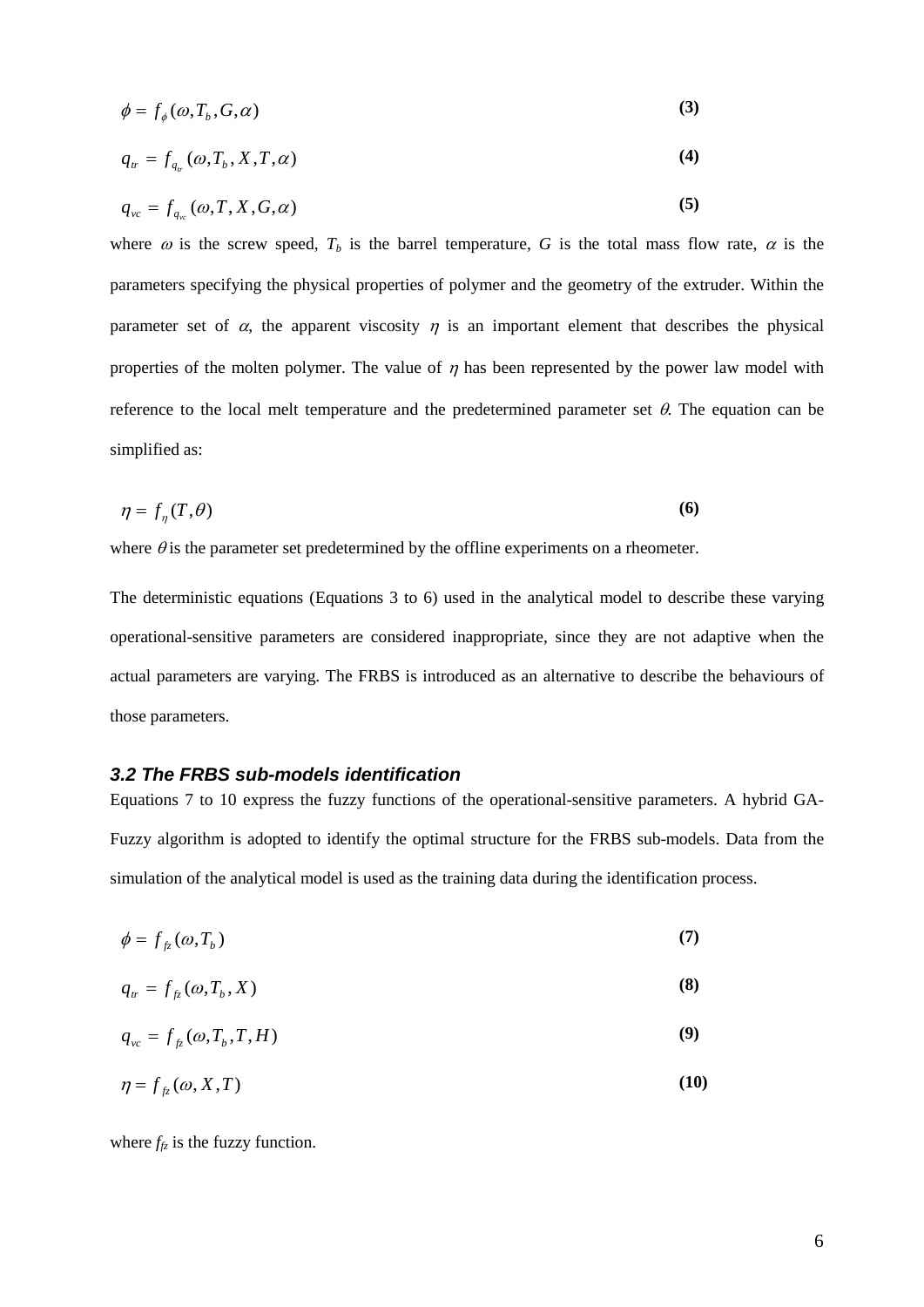## *The GA-Fuzzy algorithm*

The GA-Fuzzy algorithm adopted is similar to the Pittsburgh approach [10]. In the algorithm, each chromosome in the population represents a complete Knowledge Base (KB), which consists of Data Base (DB) and Rule Base (RB). The potential solution for a sub-model of *n* input, *m* output and *k* rules is coded into a chromosome with a fixed binary number of *l* bits. Each variable of the input and output has its own set of Membership Functions (MFs). The identification process begins with a sub-model of maximum MFs, i.e.  $q_i = k$ ,  $i = 1...$   $n+m$ . As the FRBS sub-models are of zero-order Sugeno type with symmetric Gaussian MFs (two MF parameters), the total length of a chromosome is  $L = l(2 \times (m + n) \times$ *k).* The algorithm is programmed with a flexible coding length to cope with the deducting number of rules and MFs during the structure optimisation. Apart from the chromosome representation, the genetic operators are important to enrich the possible solutions for the optimal structure. The commonly used operators include *selection*, *crossover* and *mutation*.

#### *The optimisation process*

Figure 4 shows the flow diagram for the optimisation of the structure of a FRBS sub-model. The structure is defined as a number of rules that constituting the sub-model and the way of each Membership Functions (MFs) of the input and output parameters associated in the rules. The initial setting defines the requirements of the optimisation. For example, the maximum number of rules desired, type of genetic operators, definition of convergences, etc. It is possible to translate the expert knowledge to the construction of the FRBS sub-models during the initial setting.

During the Data Base (DB) optimisation, fitness indices are assigned to all chromosomes within the population. The definition of the best fitness depends on a number of criteria as proposed by [11]. In the present study, the fitness index is determined by the inverse of mean square error between the predicted and desired result. A number of high fitness chromosomes are kept for the next generation and genetic operators are applied to the current population. The optimisation process is repeated until the convergent criterion is met. When this happens, the population with the selected chromosomes proceeds to Knowledge Base (KB) optimisation.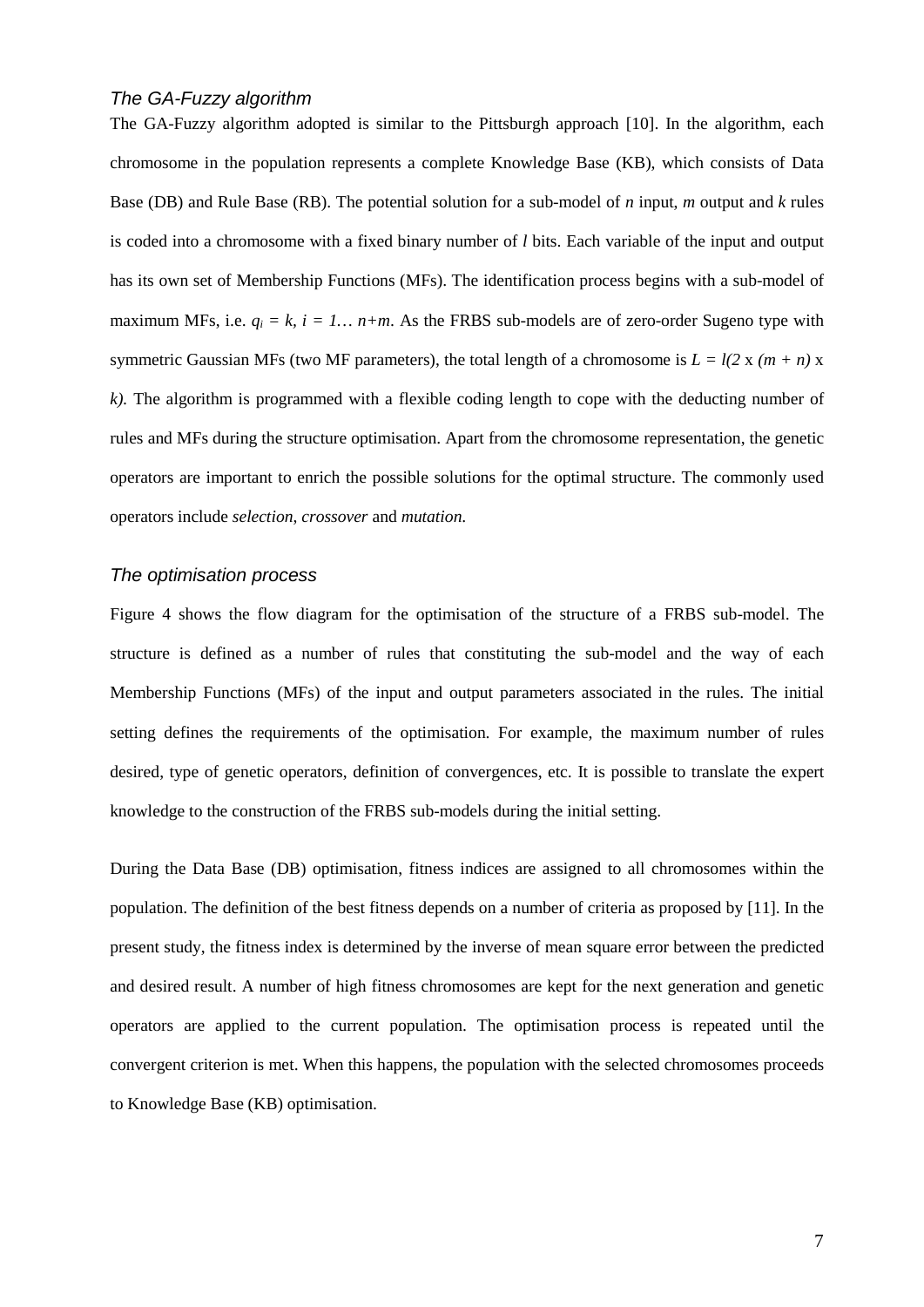The KB optimisation procedure is similar to that of the DB optimisation except that three extra fitness indices, namely the entropy of a FRBS  $(F_I^E)$ , the MF similarity  $(F_I^S)$ , and the rule activation  $(F_I^Z)$ , are included with predetermined weights and are evaluated in a single convergent criterion. Introducing  $F_I^E$ into the criterion encourages an adequate overlapping of MFs of the sub-models, while  $F_I^S$  and  $F_I^Z$ search for similar MFs and the redundant rules of the sub-models.

Upon convergence of the KB optimisation, only the best chromosome is selected for the structure closure step. A new simpler structure is obtained by unifying similar Membership Functions (MFs) and deleting the redundant rules. Then, a new generation of the chromosomes having this new structure is created and the entire GA-fuzzy optimisation process is then repeated. While the convergences of Data Base (DB) and Knowledge Base (KB) optimisations maybe decided by the predefined number of generations or error limits, the optimisation of the structure of a sub-model is deemed to have converged only if the closure step cannot be further executed.



**Figure 4: GA-Fuzzy algorithm for the optimisation of the structure of the sub-model**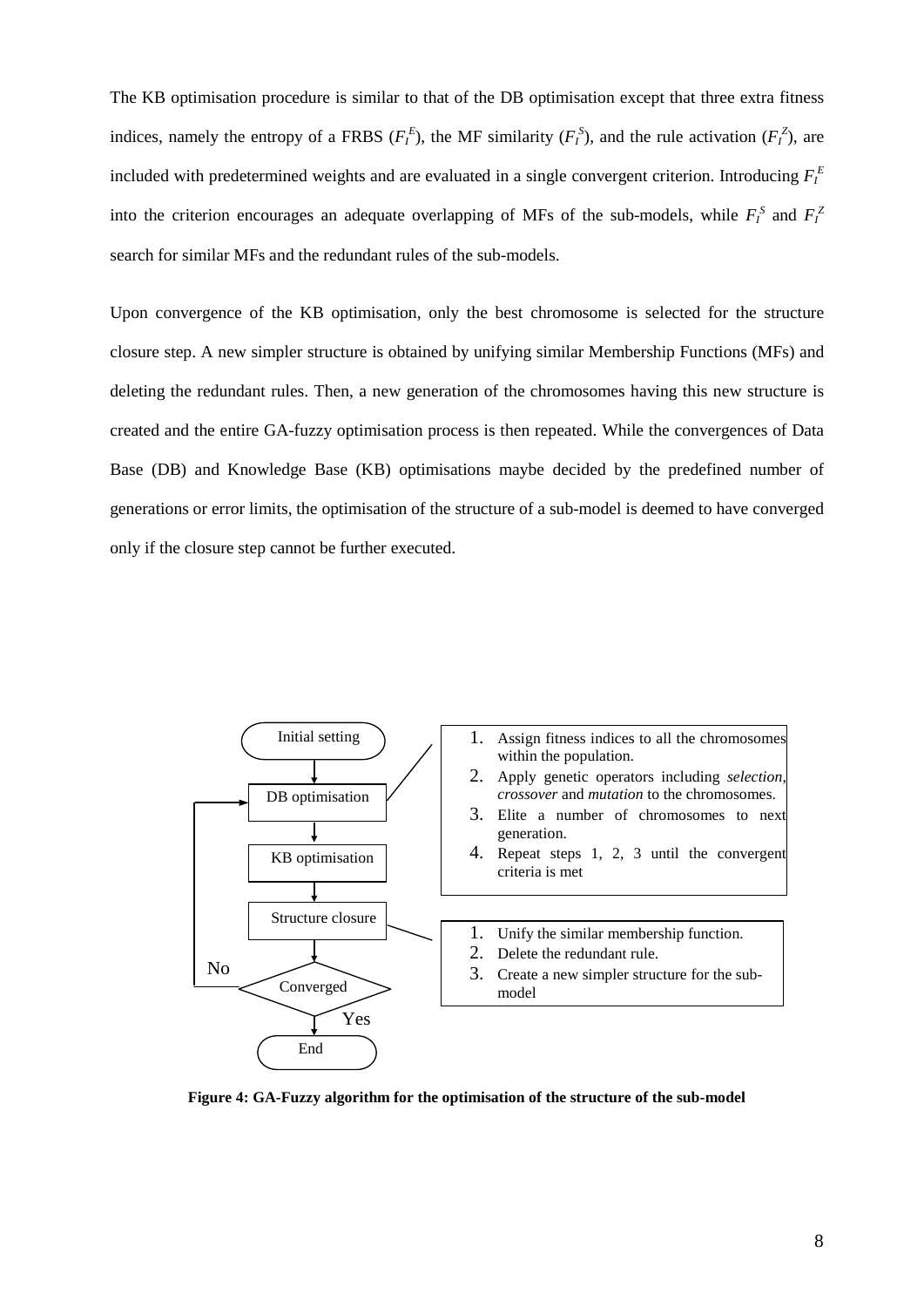| Properties              | $\phi$ sub-model      | $q_{vc}$ sub-model                      | $q_{tr}$ sub-model | $\eta$ sub-model  |
|-------------------------|-----------------------|-----------------------------------------|--------------------|-------------------|
| Number of inputs        |                       |                                         | 3                  | 3                 |
| Size of population      | 40                    | 60                                      | 50                 | 50                |
| Variable bit number, l  | 6                     | 6                                       | 6                  | 6                 |
| Type of selection       | Tournament            | Tournament                              | Tournament         | <b>Tournament</b> |
| Type of crossover       | Multiple-points       | Multiple-points                         | Multiple-points    | Multiple-points   |
| <i>Crossover</i> rate   |                       |                                         |                    |                   |
| <i>Mutation</i> rate    | 0.1                   | 0.1                                     | 0.1                | 0.1               |
| Elite chromosomes       | 5                     | 5                                       | 5                  | 5                 |
| Initial number of rules | 27                    | 36                                      | 30                 | 30                |
| Initial number of MFs   | 27 x 27 x 27          | 36 x 36 x 36 x 36 x 36                  | 30 x 30 x 30 x 30  | 30 x 30 x 30 x 30 |
| Final number of rules   | 5                     | 3                                       | 5.                 | 2                 |
| Final number of MFs     | $5 \times 5 \times 5$ | $2 \times 3 \times 2 \times 3 \times 3$ | 5 x 5 x 5 x 5      | 2x2x1x2           |

**Table 1: The setting of GA parameter and the resultant FRBS sub-models structure.**

Table 1 tabulates the setting of GA parameters during the structure identifications and the final structures obtained for the FRBS sub-models. The size of the population is set accordingly to the number of inputs in each sub-model. Larger population enhances the probability of variation, which is especially important for a lengthy chromosome. The parameters of MF are encoded into 6 bits binary code, in which a range of 64 discretised values is obtained. The resolution should be enough as the parameters represent only the width and the location of the MF within a bounded operating range. The strategy for applying the genetic operators is *tournament selection*, *multiple-points crossover* with the crossover rate of 1 and *randomised mutation* with a trigger weight function of 0.1. *Elitism* is applied as a special policy to each generation. The properties of elite chromosomes are exceptional and excluded from applying the genetic operators. 5 chromosomes of the highest fitness within the current generation are elite to the next generation. The policy might help to ensure the fitness of chromosomes in the next generation will be at least maintained same level, if not higher than, the current generation. To an extent, if all the chromosomes of the current generation are elite to the next generation, the fitness of the chromosomes of next generation will never be improved.

It is clear that the sub-models contain fewer MF and smaller number of rules. For example, the  $q<sub>tr</sub>$  submodel is initialised with 30 fuzzy rules and 30 MFs per variable. After the structure optimisation, the sub-model is reduced to 5 fuzzy rules and 5 MFs per variable. The advantages of the simpler structure include easier model interpretation, computation economical and efficiency in the model adaptation.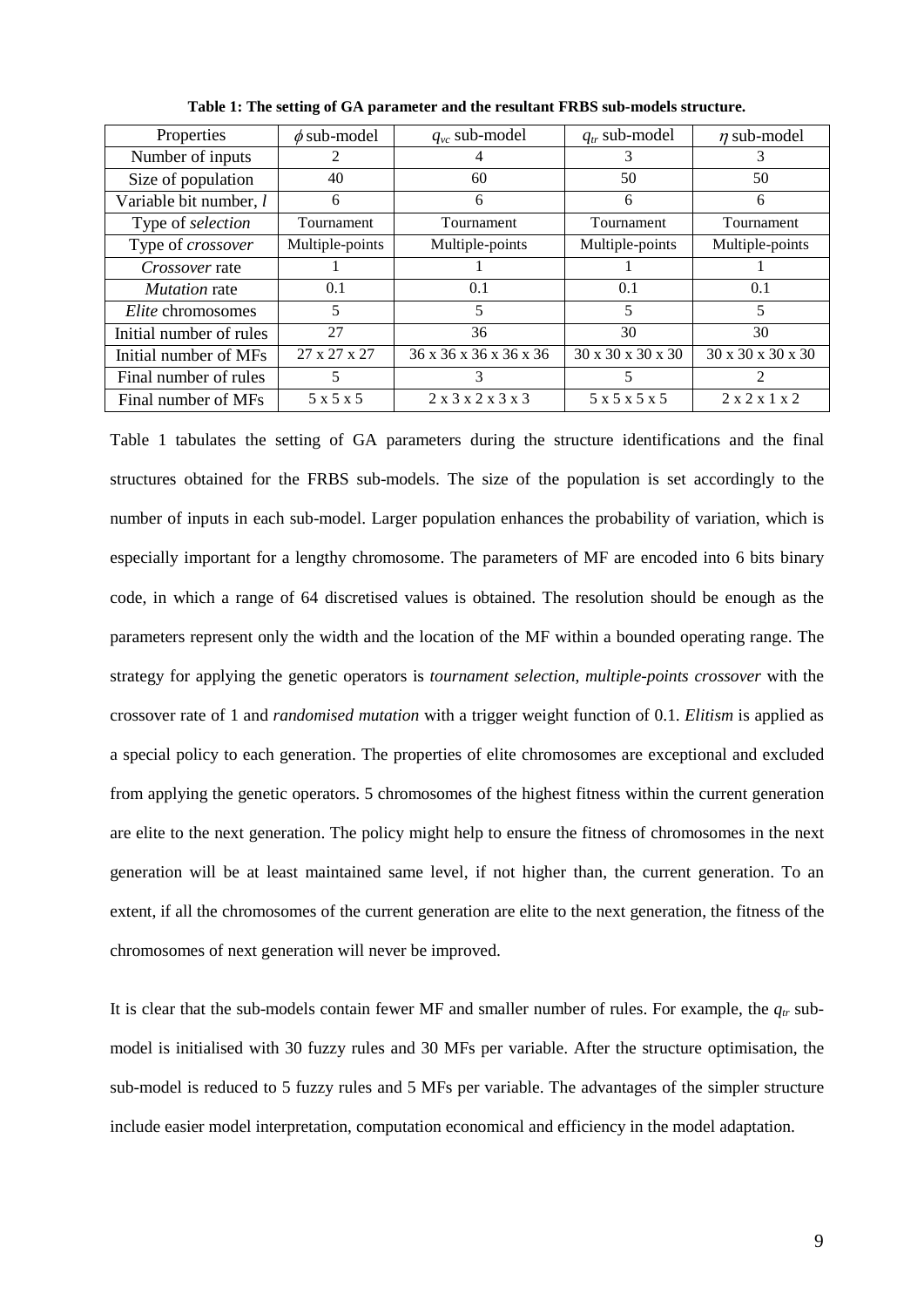## *3.3The model adaptation*

The sub-models with the optimised structures are incorporated into the semi-physical model for further adaptation. The commencement of the adaptation process is dependent on the errors of the model predictions when compared with the actual melt temperature and pressure. The model adaptation is complicated since the sub-models approximate only the operational-sensitive parameters but not the melt temperature and the pressure. These approximations will then be part of the semi-physical model in generating the predicted melt temperature and pressure as depicted in Figure 6. Therefore, the model adaptation is executed by back-propagating the prediction errors to the corresponding sub-model through level by level. The concept of error back-propagation from the prediction to each parameter of the Membership Function (MF) is shown in Figure 5. In the forward sequence (left to right), a small change in the MF parameter *c* will affect the inferential membership grade of an input *w*. The influence is further reflected on the approximation of the FRBS sub-model  $f<sub>fz</sub>$ , which will in turn affect the prediction of the semi-physical model, *ô*. It can be seen that the prediction error can be minimised if the effects of change at individual levels are known, which are the gradient vectors of the causal relationship. The derivative information is passed from the output level, and going backward level by level, to the first level as shown in the backward sequence (right to left) of Figure 5.

The total derivative information in the backward sequence can be effectively represented by a chain rule, which is generalised as Equation 11. MF parameters are then updated by the steepest descent algorithm. The tuning of the MF parameters is accomplished by minimising the sum of squared errors between the desired, *o* and predicted, *ô* results as written in Equation 12.

$$
\frac{\partial J}{\partial c_{qi}^p} = \frac{\partial J}{\partial f_{fz}^p} \sum \frac{\partial f_{fz}^p}{\partial w_k^p} \times \frac{\partial w_k^p}{\partial c_{qi}^p}
$$
\n
$$
J = \sum (o - \hat{o})^2
$$
\n(12)

where *J* and *p* are the square error index and the sub-model indices respectively.



**Figure 5: Causal relationship of MF parameters to the model prediction.**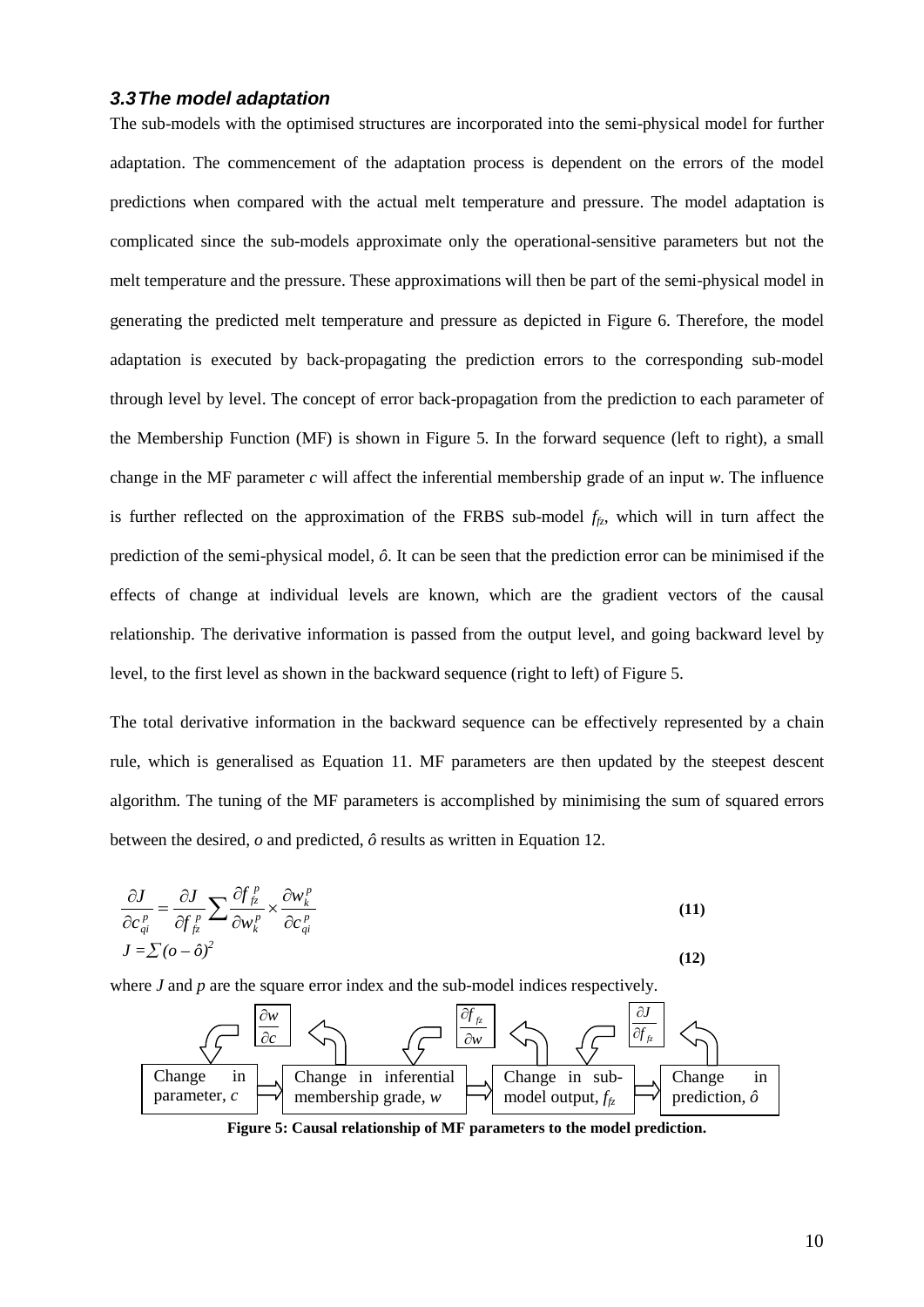## *3.4 The model simulation*

Figure 6 illustrates the computation path of the semi-physical dynamic model. The program is initially provided with the following input data:

- Geometry parameters such as channel depth;
- Material properties such as density of solid polymer;
- Barrel temperature setting as a function of time,  $T_b(t)$ ;
- Screw speed as a function of time,  $\omega(t)$ ;
- Initial profiles for the solid bed and melt temperature,  $X(z,t-1)$ ,  $T(z,t-1)$ ;
- The location where the melting process commences;
- Initial estimate of the output flow rate,  $G(t)$ .

The output flow rate, *G* is initialised with the flow rate taken from the previous steady-state condition. When the operating condition changes with time, the program is iterated until a new steady-state condition is reached. The estimation on the output flow rate improves during the iteration. The relationship between flow rate and pressure-drop at the die, ∆*P<sub>die</sub>* is shown in Equation 13.

$$
G = K_{die} \rho_m \frac{\Delta P_{die}}{\eta_{die}}
$$
\n(13)

where  $K_{die}$  and  $\rho_m$  are the die constant and density of melt respectively while  $\eta_{die}$  is the apparent viscosity of the melt at the die.



**Figure 6: Diagram of model computation**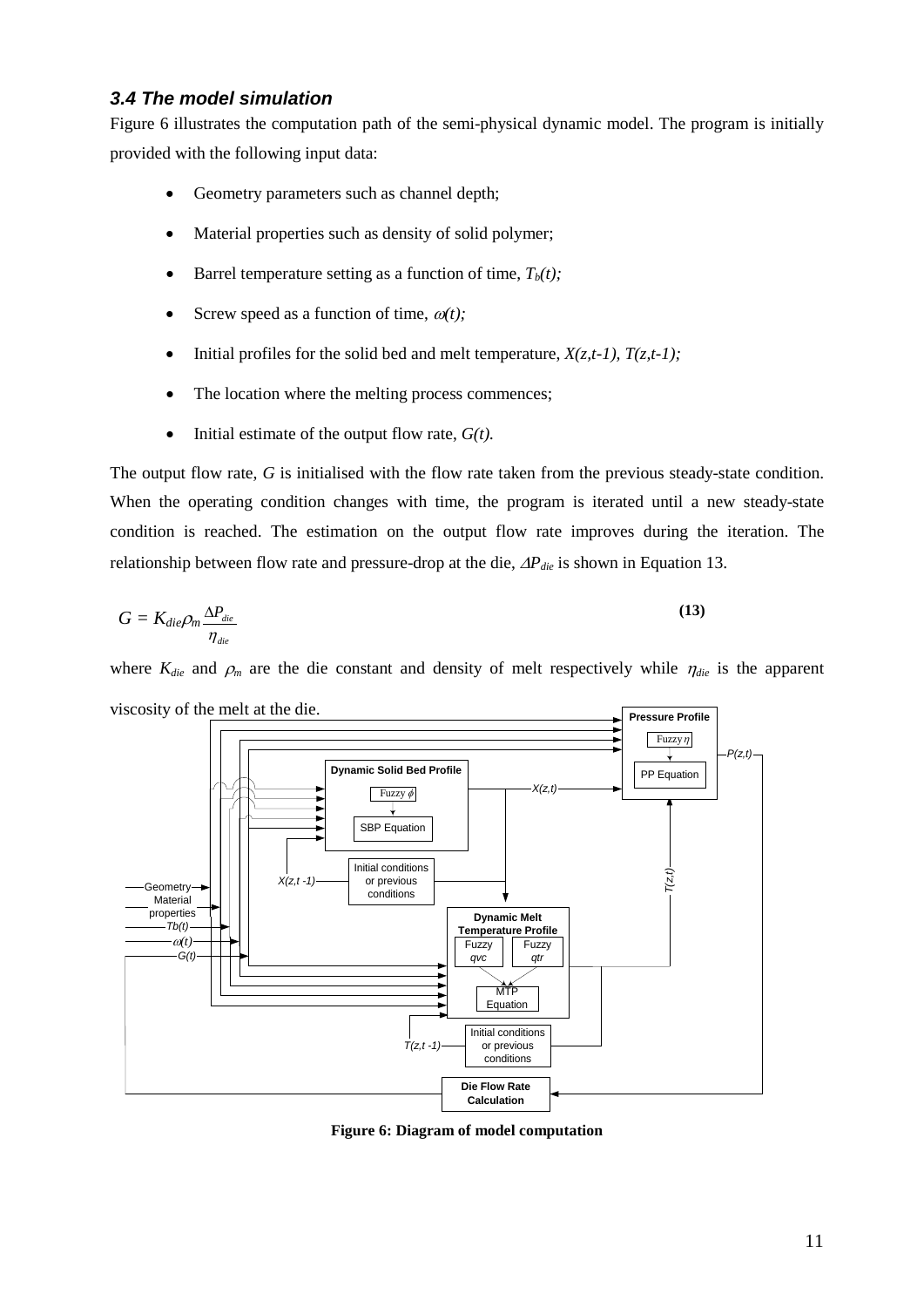## **4. The Model Evaluation**

Evaluation of the developed model is performed by first checking the consistency of the model prediction to the theoretical analysis. The transient responses of the extrusion are predicted when step changes in the screw speed and barrel temperature are applied separately. Figures 7a, 7b and 7c show the responses of the temperature, pressure and flow rate at the die when a step change is applied to the screw speed. The screw initially rotates at a speed of 60 revolutions/minute (rpm) and the extrusion process is assumed to be operating under a steady-state condition. The dashed lines represent the steadystate responses of the process; the dotted lines represent the responses of the system to a positive step change from 60 rpm to 70 rpm, whereas the solid lines are the responses to a negative step change from 60 rpm to 50 rpm. In Figure 7a, the model predicts a slow temperature increment when a positive screw speed change is applied. The increase in the temperature of the melt is chiefly attributed to the heat generated from the viscous heat dissipation, which increases with the screw speed and vice versa. Figures 7b and 7c show the model predicts immediate changes in both pressure and flow rate at the die; an overshoot can be seen before decaying to a new steady-state value. The responses of the pressure and flow rate at the die are dependent on one another, which is given in Equation 13.

The model is also evaluated for a step change to the barrel temperature setting; assuming that a step change in the barrel temperature can be practically applied. The responses of the melt temperature, pressure and flow rate at the die are shown in Figures 8a, 8b and 8c. The three investigated cases are indicated in the legends. Figure 8a shows that the model predicts an increase in the melt temperature when the barrel temperature is set higher. The higher barrel temperature results in more heat energy being transferred through the barrel wall to melt the solid polymer. Consequently, the melting mechanism commences earlier and the solid is completely melted sooner than the case where lower barrel temperature is applied. The melt temperature shows an inverse response at the early stage when a step change of 180  $^{\circ}$ C to 190  $^{\circ}$ C is applied to the barrel temperature. Logically, the inverse response should not appear when the barrel temperature is increased. This error is mainly contributed by the simplifying assumptions of the semi-physical model. It is obvious especially when the step change of the barrel temperature is small.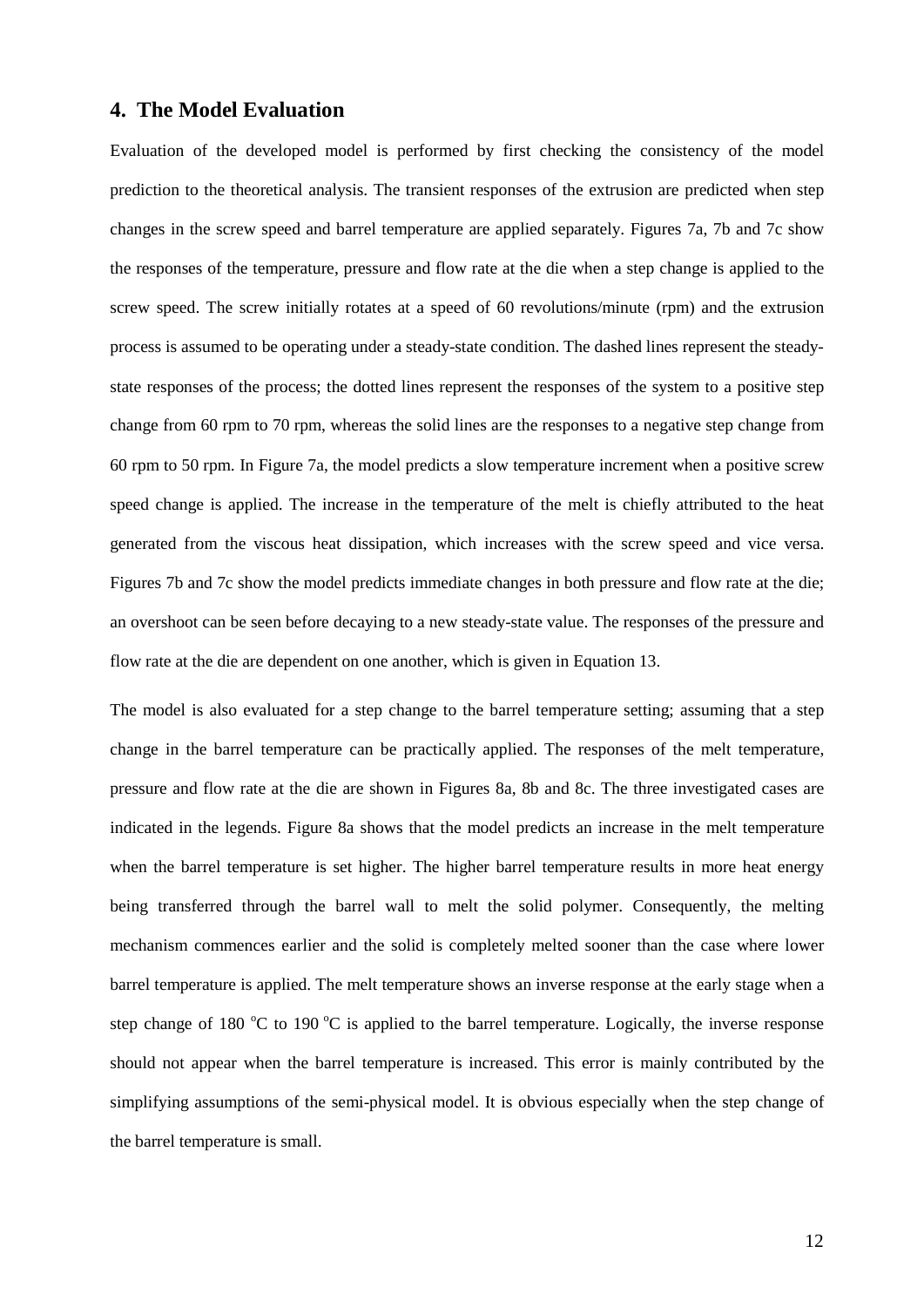Figure 8b and 8c show that the melt pressure and flow rate will increase when the barrel temperature is set higher. The increments are attributed to the excess energy supply upon the completion of the melting process. However, the changes in the pressure and flow rate at the die are relatively small when compared with those due to the step changes in the screw speed as shown in Figures 7b and 7c.



**Figure 7: Transients responses of outputs at the die for step changes in screw speed.**

**a) temperature, b) pressure, and c) flow rate.**



**Figure 8: Transients responses of outputs at the die for step changes in barrel temperature. a) temperature, b) pressure, and c) flow rate.**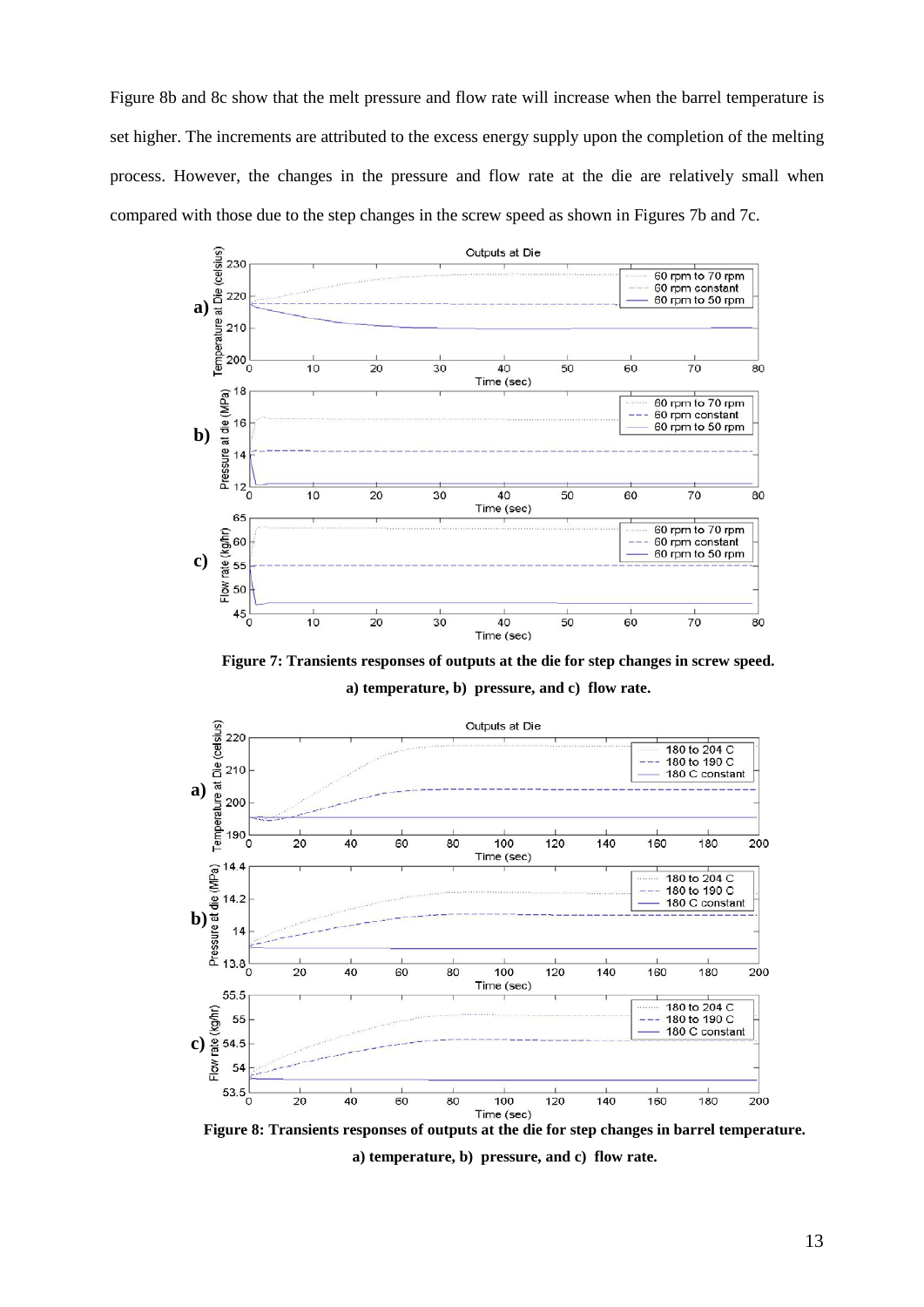The evaluations presented earlier are with the assumption that the model truly describes the behaviour of the extrusion. The assumption might invalid as the actual operating conditions are subjected to the disturbances. Figure 9 shows the results of evaluating the effectiveness of model adaptive capability when the properties of input material vary during the operation. The evaluation is performed to a limit that different input material is being processed. The star-dotted points represent the published experimental measurements of the melt temperatures at five locations distributed along the barrel, when the new material (High Density Polyethylene) is being processed. The dotted line shows the initial prediction of the semi-physical model. The prediction error is obvious as the approximations of the submodels are based on the information of old material (Low Density Polyethylene) before adaptation. The smooth line shows a reasonable good prediction after the adaptation. The sub-models have been tuned automatically to approximate the operational-sensitive parameters in the new operating environment.

The model is further evaluated when it is adopted as the predictive model in the control scheme namely the Fuzzy Supervisory Indirect Learning Predictive Controller (FsiLPC) [12]. Figure 10 indicates that without the model adaptation, both of the plant outputs at die diverge if the modelling error exists. When the model adaptation commences, specifically when the approximations of the sub-models have been tuned automatically according to the varying operating conditions, the melt temperature and the pressure are regulated within an acceptable tolerance as shown in Figures 11a and 11b respectively.



Model prediction for Temperature Profile at 60 rpm and 210 celsius  $27<sup>°</sup>$ 

**Figure 9: The effectiveness of model adaptive capability for different processing material**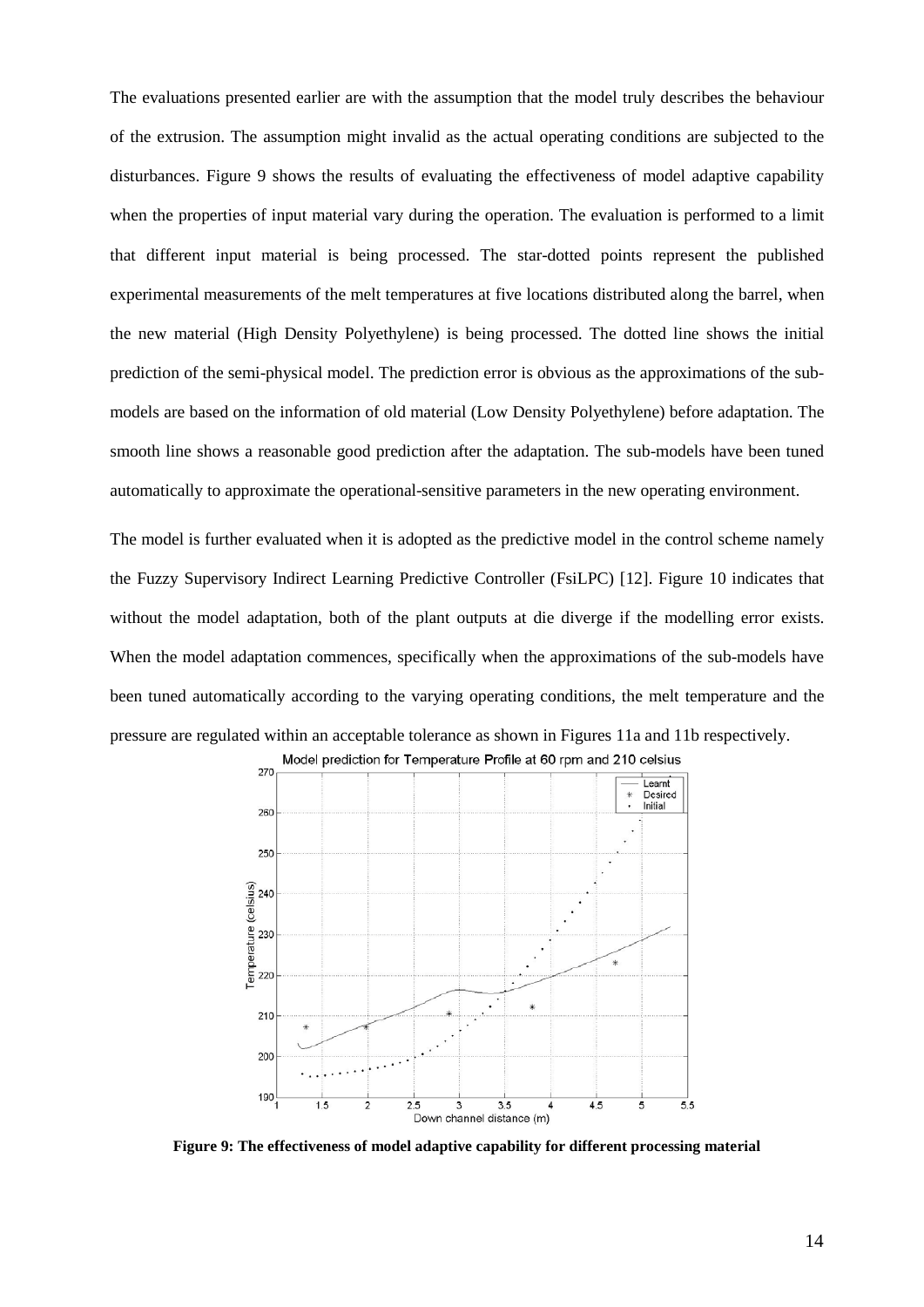

**Figure 10: Extrusion control with modeling error without model adaptation a) melt temperature at die b) melt pressure at die**



Outputs at die for the controller with model adaptation

**Figure 11: Extrusion control with modeling error with model adaptation a) melt temperature at die b) melt pressure at die**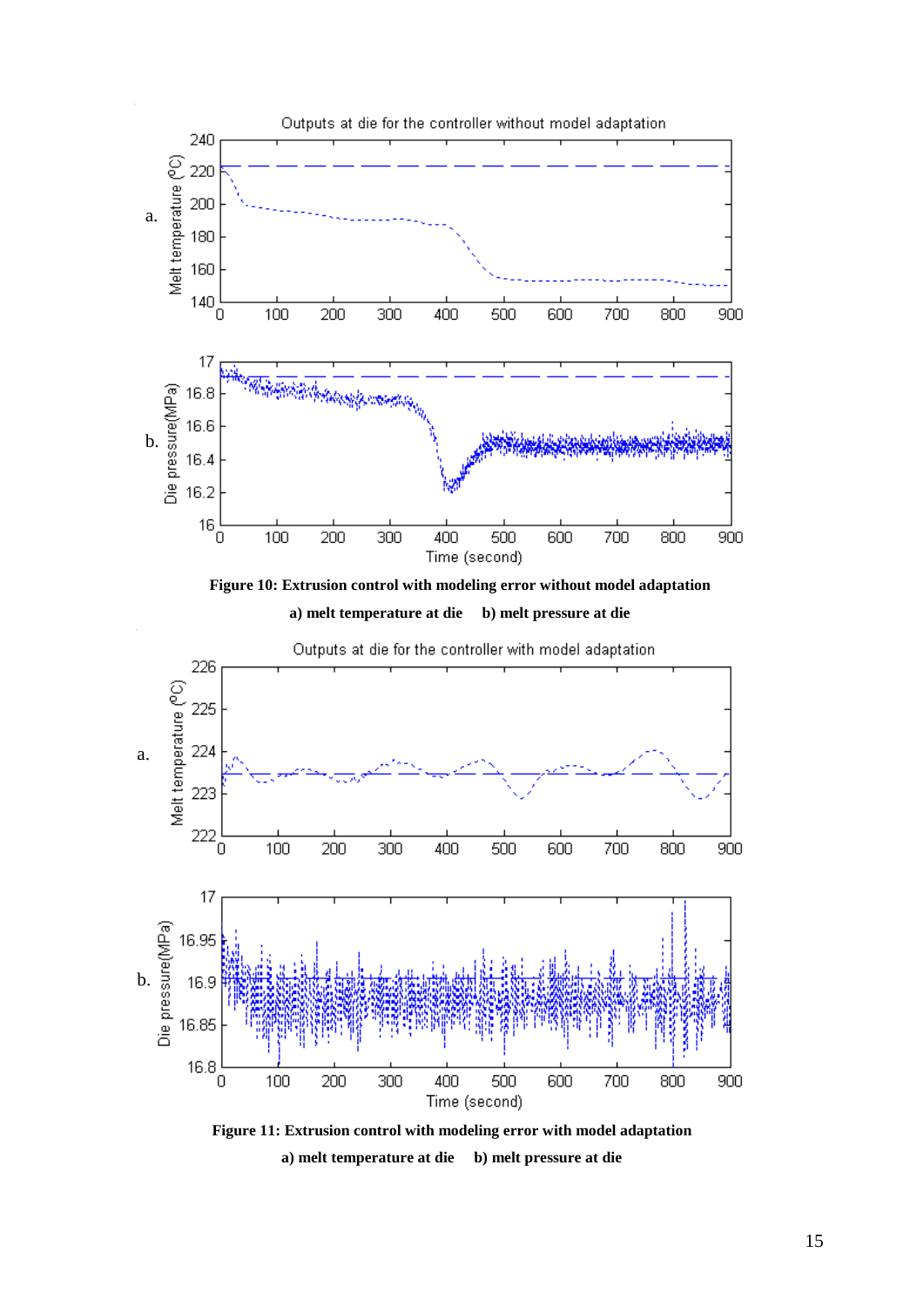## **5. Conclusions**

The paper highlighted some of the problems associated with the polymer extrusion modelling for realtime control applications. A semi-physical dynamic model has been developed to estimate the melt temperature, pressure and flow rate at the die. These parameters are regarded as the indicators of performance of the extrusion operation. Fuzzy rule-based sub-models were applied as a means to capture the non-linearity characteristics of the operational-sensitive parameters. Global optimal structures for the sub-models were established by a GA-Fuzzy algorithm. The gradient-based error back-propagation algorithm was implemented only to stimulate the parameters convergence by 'climbing the remaining hill' and to equip the models with an adaptive ability. The optimised structure with smaller number of membership functions and rules would help to increase the interpretability while avoiding the problem of over-parameters. Besides, the speed of simulation would also improve as the sub-models contain fewer parameters.

The model was first evaluated in the basis of consistency to the theoretical analysis. The model predictions in general adhered to the theory when extrusion process was simulated with step changes in the manipulating parameters. Further evaluations were performed to check the effectiveness of submodels adaptations. The results showed that the sub-models, which represent the operational-sensitive parameters had effectively adapted to the changing environment.

Future work is planned to fully evaluate the conditions for adopting the semi-physical model in the design of Fuzzy Supervisory Indirect Learning Predictive Controller in the extrusion control. The advantage of the methodology lies on its multivariable supervisory ability. The effects on the output parameters are considered before a control action such as altering the screw speed is implemented. With this ability, an optimum control function can be ascertained.